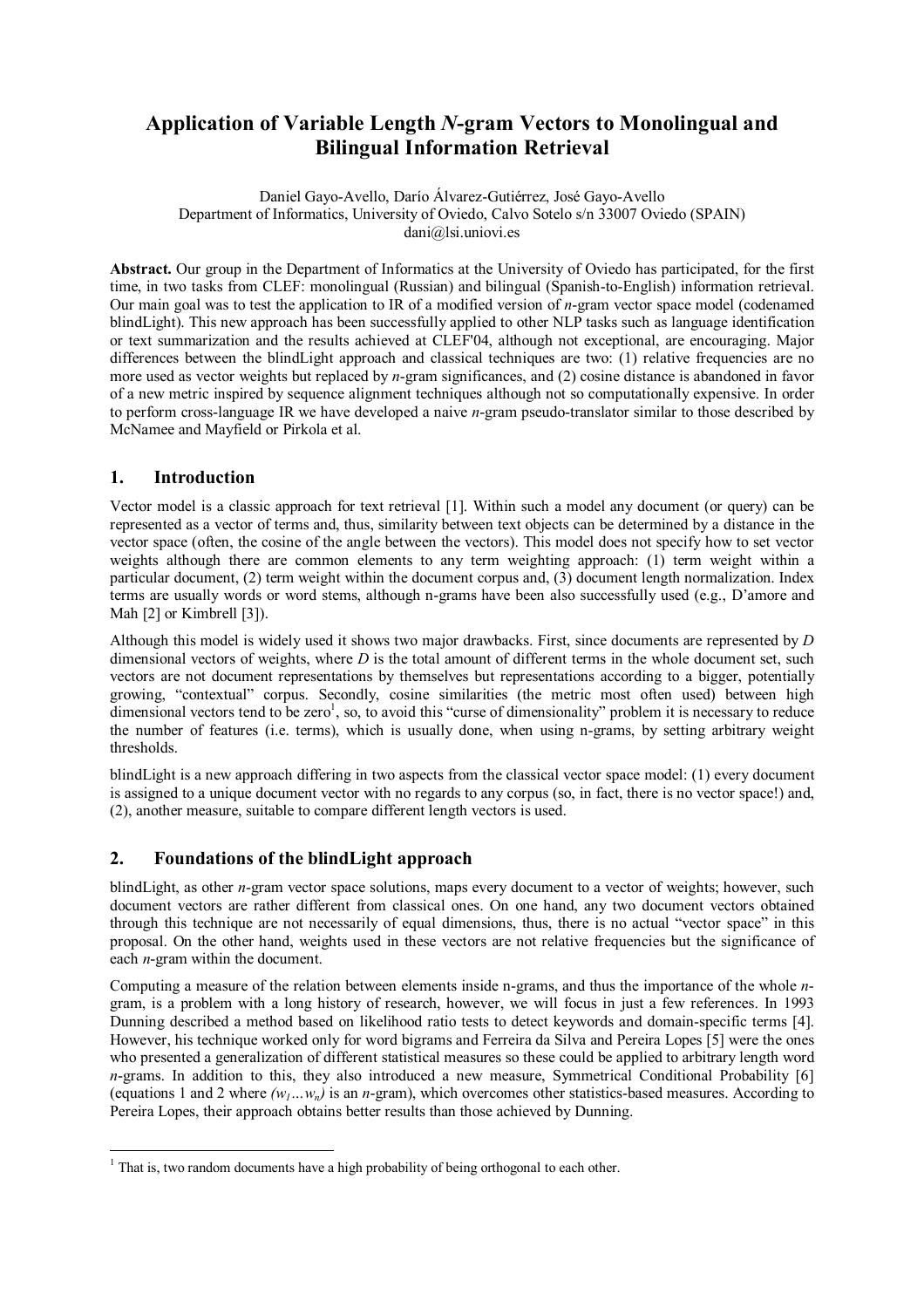blindLight implements the technique described by da Silva and Lopes although applied to character *n*-grams rather than word *n*-grams. Thus, it measures the relation among characters inside each *n*-gram and, so, the significance of every *n*-gram, or what is the same, the weight for the components in a document vector.

$$
Avp = \frac{1}{n-1} \sum_{i=1}^{i=n-1} p(w_1...w_i) \cdot p(w_{i+1}...w_n)
$$
 (1)

$$
SCP_{-}f((w_{1}...w_{n})) = \frac{p(w_{1}...w_{n})^{2}}{Avp}
$$
 (2)

With regards to comparisons between vectors, a simple similarity measure such as the cosine distance cannot be straightforward applied when using vectors of different dimension. Of course, it could be considered a temporary vector space of dimension  $d_1+d_2$ ; being  $d_1$  and  $d_2$  the respective dimensions of the document vectors to be compared, assigning a null weight to one vector's *n*-grams not present in the other and vice versa. However, we consider the absence of a particular *n*-gram within a document rather distinct from its presence with null significance.

Eventually, comparing two vectors with different dimensions can be seen as a pairwise alignment problem. There are two sequences with different lengths and some (or none) elements in common that must be aligned, that is, the highest number of columns of identical pairs must be obtained by only inserting gaps, changing or deleting elements in both sequences.

One of the simplest models of distance for pairwise alignment is the so-called Levenshtein or edit distance [7] which can be defined as the smallest number of insertions, deletions, and substitutions required to change one string into another (e.g. the distance between "accommodate" and "aconmodate" is 2).

However, there are two noticeable differences between pairwise-aligning text strings and comparing different length vectors, no matter the previous ones can be seen as vectors of characters. First difference is rather important, namely, the order of components is central in pairwise alignment (e.g., DNA analysis or spell checking) while unsuitable within a vector-space model. Second one is also highly significant: although not taking into account the order of the components, "weights" in pairwise alignment are integer values while in vector-space models they are real.

Thus, distance functions for pairwise alignment, although inspiring, cannot be applied to the concerned problem. Instead, a new distance measure is needed and, in fact, two are provided. Classical vector-space based approaches assume that the distance, and so the similarity, between two document vectors is commutative (e.g., cosine distance). blindLight, however, proposes two similarity measures when comparing document vectors. For the sake of clarity, we will called those two documents query  $(Q)$  and target  $(T)$  although these similarity functions can be equally applied to any pair of documents, not only for information retrieval purposes.

Let *Q* and *T* be two blindLight document vectors with dimensions *m* and *n*:

$$
Q = \{(k_{1Q}, w_{1Q}) \ (k_{2Q}, w_{2Q}) \ \dots \ (k_{mQ}, w_{mQ})\}
$$
 (3)

$$
T = \{(k_{1T}, w_{1T}) \quad (k_{2T}, w_{2T}) \quad \dots \quad (k_{nT}, w_{nT})\}
$$
 (4)

 $k_{ij}$  is the *i*-th *n*-gram in document *j* while  $w_{ij}$  is the significance (computed using SCP [6]) for the *n*-gram  $k_{ij}$ within the same document *j*. We define the total significance for document vectors  $\overline{Q}$  and  $\overline{T}$ ,  $S_Q$  and  $S_T$ respectively, as:

$$
S_Q = \sum_{i=1}^{m} w_{iQ} \tag{5}
$$

$$
S_T = \sum_{i=1}^n w_{iT} \tag{6}
$$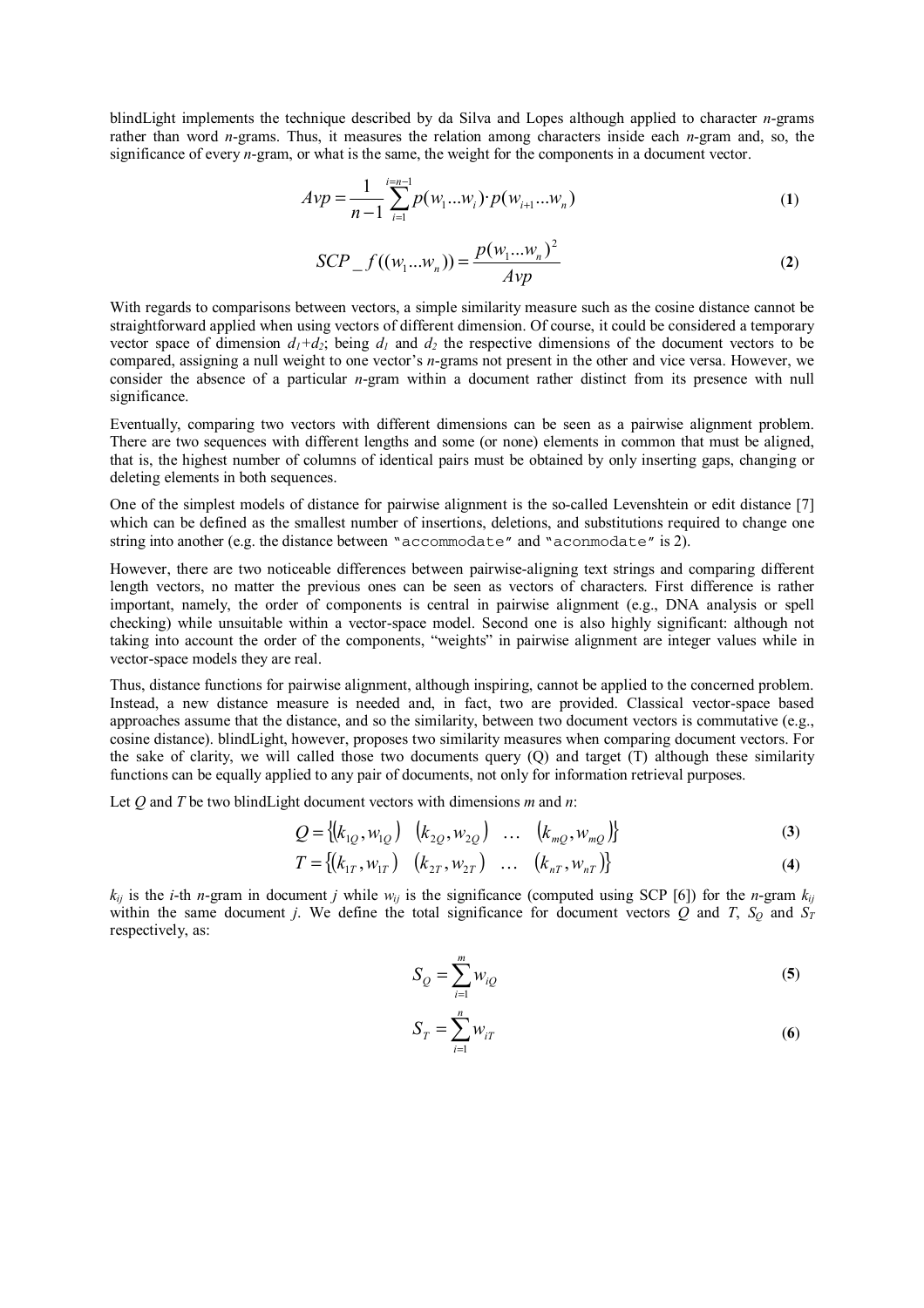Then, the pseudo-alignment operator,  $\Omega$ , is defined as follows:

$$
Q\Omega T = \begin{cases} (k_x, w_x) / (k_x = k_{iQ} = k_{jT}) \wedge (w_x = \min(w_{iQ}, w_{jT})) \\ (k_x, w_x) / (k_{iQ}, w_{iQ}) \in Q, 0 \le i < m, \\ (k_{jT}, w_{jT}) \in T, 0 \le j < n \end{cases} \tag{7}
$$

Similarly to equations 5 and 6 we can define the total significance for *Q*Ω*T*:

$$
S_{Q\Omega T} = \sum w_{iQ\Omega T} \tag{8}
$$

Finally, we can define two similarity measures, one to compare Q vs. *T*,  $\Pi$  (uppercase Pi), and a second one to compare *T* vs. *Q*, Ρ (uppercase Rho), which can be seen analogous to precision and recall measures:

$$
\Pi = S_{Q\Omega T} / S_Q \tag{9}
$$

$$
P = S_{Q\Omega T} / S_T \tag{10}
$$

To clarify these concepts we will show a simple example based on (one of) the shortest stories ever written. We will compare original version of Monterroso's Dinosaur with a Portuguese translation; the first one will play the query role and the second one the target, the *n*-grams will be quad-grams.

> Cuando despertó, el dinosaurio todavía estaba allí. (Query) Quando acordou, o dinossauro ainda estava lá. (Target)

Figure 1. "El dinosaurio" by Augusto Monterroso, Spanish original and Portuguese translation.

|          | Q vector (45 elements) |      | T vector (39 elements) |      | $Q\Omega T$ (10 elements) |
|----------|------------------------|------|------------------------|------|---------------------------|
| Cuan     | 2.489                  | va I | 2.545                  | saur | 2.244                     |
| l_di     | 2.392                  | rdou | 2.323                  | inos | 2.177                     |
| stab     | 2.392                  | stav | 2.323                  | uand | 2.119                     |
| $\cdots$ |                        |      | $\cdots$               | _est | 2.091                     |
| saur     | 2.313                  | saur | 2.244                  | dino | 2.022                     |
| desp     | 2.313                  | noss | 2.177                  | din  | 2.022                     |
| $\cdots$ |                        |      | $\cdots$               | esta | 2.012                     |
| ndo      | 2.137                  | a lá | 2.022                  | ndo  | 1.981                     |
| nosa     | 2.137                  | o ac | 2.022                  | a es | 1.943                     |
| $\cdots$ |                        |      | $\cdots$               | ando | 1.876                     |
| ando     | 2.012                  | auro | 1.908                  |      |                           |
| avía     | 1.945                  | ando | 1.876                  |      |                           |
| _all     | 1.915                  | do a | 1.767                  |      | $\Pi: 0.209$ P: 0.253     |

Figure 2. blindLight document vectors for both documents in Figure 1 (truncated to show ten elements, blanks have been replaced by underscores). OΩT intersection vector is shown plus  $\Pi$  and P values indicating the similarities between both documents.

So, the blindLight technique, although vector-based, does not need a predefined document collection and thus, it can perform IR over ever-growing document sets. Relative frequencies are abandoned as vector weights in favor of a measure of the importance of each *n*-gram. In addition to this, similarity measures are analogous to those used in pairwise-alignment although computationally inexpensive and, also, non commutative which allows us to "tune" both measures,  $\Pi$  and  $P$ , into any linear combination.

#### **3. Information Retrieval using blindLight**

blindLight has been used to extract keyphrases and summaries from single documents [8] and to perform language identification and classification of natural languages [9]. At this moment we are interested in the evaluation of this technique applied to information retrieval, reason why we developed a "quick and dirty" prototype to take part in CLEF 2004.

As with any other application of blindLight, a similarity measure to compare queries and documents is needed. At this moment just two have been tested:  $\Pi$  and a more complex one (see equation 11) which provides rather satisfactory results.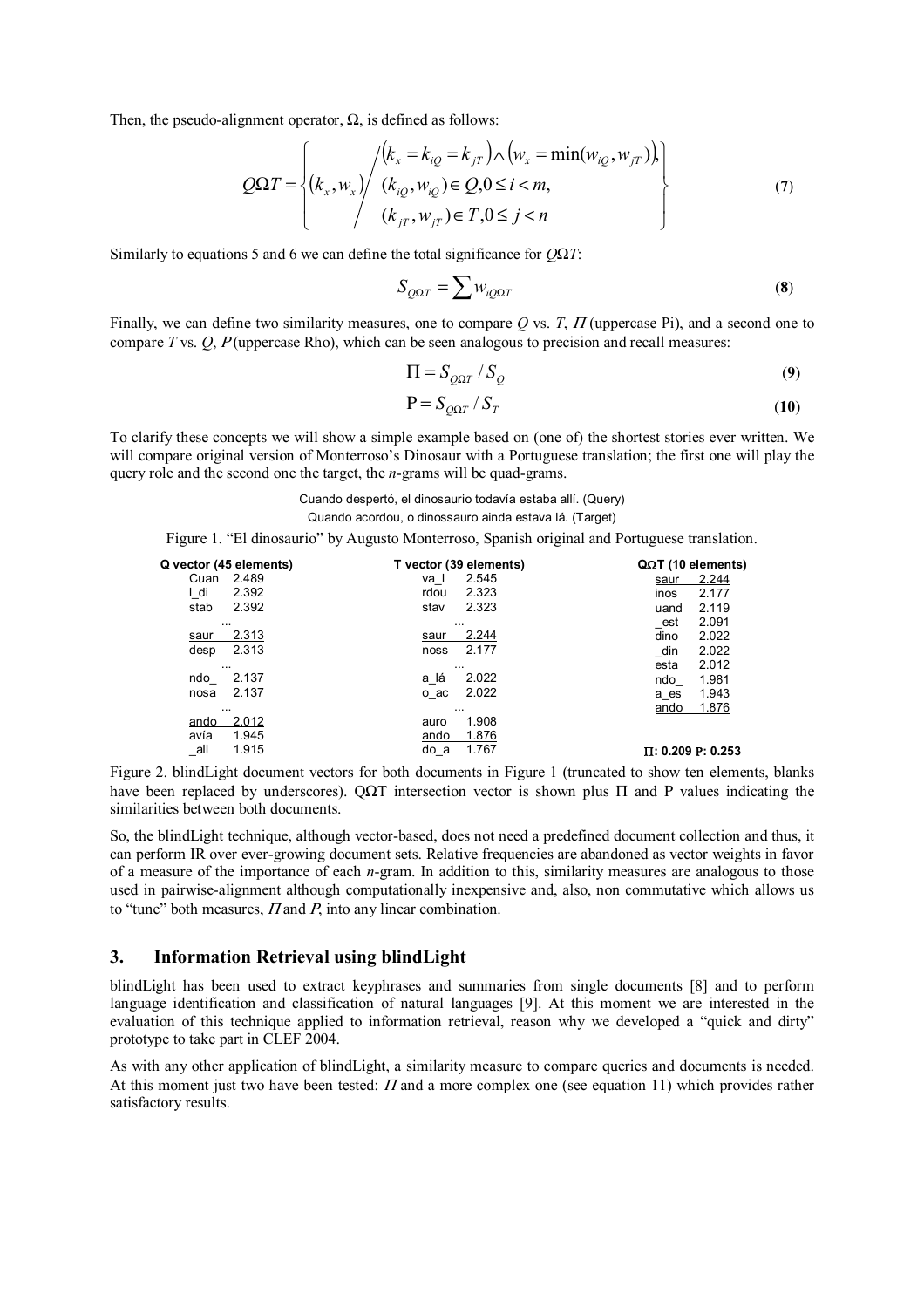$$
\frac{\Pi + norm(\Pi P)}{2} \tag{11}
$$

The goal of the *norm* function shown in previous equation is just translate the range of Π*·*Ρ values into the range of Π values, making thus possible a comprehensive combination of both (otherwise, Ρ, and thus Π*·*Ρ values, are negligible when compared to  $\Pi$ .

The operation of the blindLight IR system is really simple:

- − For each document in the collection an *n*-gram vector (specifically quad-gram) is obtained and stored.
- − When a query is submitted to the system this computes an *n*-gram vector and compares it with every document from the collection obtaining  $\Pi$  and P values.
- − From these values a ranking measure is worked out, and a reverse ordered list of documents is returned as a response to the query.

This way of operation supposes both advantages and disadvantages: documents may be added to the collection at any moment because there is no indexing process; however, comparing a query with every document can be rather time consuming and not feasible with very large datasets. In order to reduce the number of document-toquery comparisons a clustering phase should be done in advance. Of course, by doing this the processing over ever-growing datasets would be no more possible because the system should be shut down periodically to perform indexing. Thorough performance analysis is needed to determine what database size requires this previous clustering.

Previously to perform tasks from CLEF, we tested the blindLight IR prototype on two very small standard collections with encouraging results. These collections were CACM (3204 documents and 64 queries) and CISI (1460 documents and 112 queries). Figure 3 shows the interpolated precision-recall graphs for both collections and ranking measures (namely, pi and piro).





Figure 3. Interpolated precision-recall graphs for the blindLight IR system applied to CACM and CISI test collections. Top-10 average precision for CACM and CISI was 19.8% and 19.6% respectively, in both cases using piro ranking.

Such results are similar to those reached by several systems but not as good as those achieved by other ones; for instance, 11-pt. average precision was 16.73% and 13.41% for CACM and CISI, respectively, while the SMART IR system achieves 37.78% and 19.45% for the same collections. However, it must be said that these experiments were performed over the documents and the queries just as they are, that is, common techniques such as stop-word removal, stemming, or query term weighting were not applied to the document set and the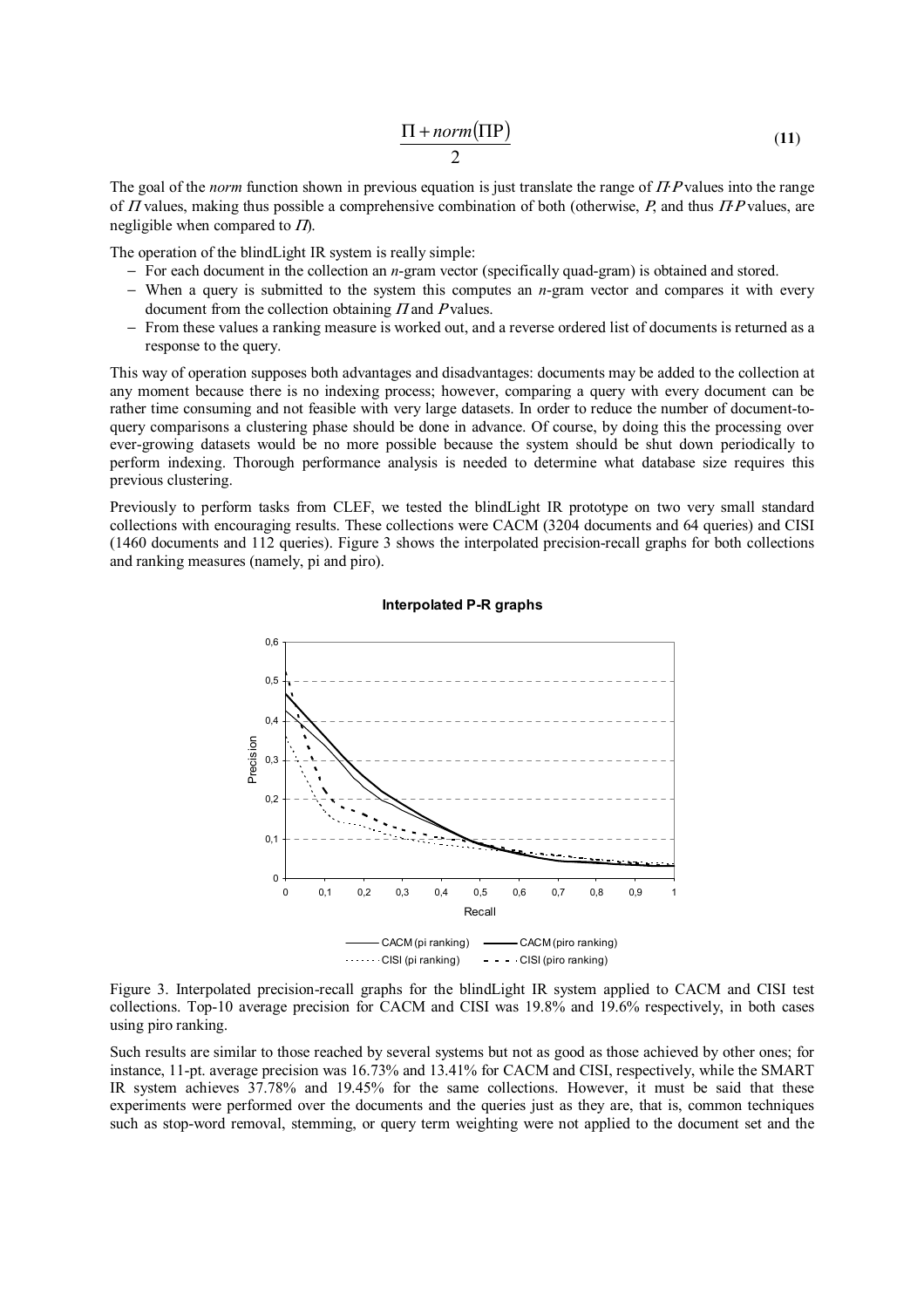queries were provided to the system in a literal fashion<sup>2</sup>, as if they were actually submitted by the original users. By avoiding such techniques, the system is totally language independent, at least for non ideographic languages, although performance must be improved. One obvious area for future work are the similarity measures, we are planning to use genetic programming in order to test new measures.

# **4. CLEF 2004 Tasks**

### **4.1 Information Retrieval Method**

We applied our prototype to two tasks from CLEF 2004: monolingual and bilingual IR, specifically we query the Russian collection with the Russian topic's version and the English collection with the Spanish topics. All the queries were automatically built from the topics using both title and description fields.

The method employed to obtain the results was the following one:

- 1. Every SGML file from a collection was parsed to extract individual pieces of news.
- 2. For each piece of news a quad-gram vector was computed, as described above, from the allowed fields (typically, TEXT and TITLE or HEADLINE) and stored.
- 3. Once the entire collection was processed the topics to query it were also parsed, computing for every topic another quad-gram vector from title and description fields.
- 4. After parsing the topics file, queries (i.e., their corresponding vectors) were submitted to the prototype in batch mode obtaining ranked lists of one thousand documents. The similarity measure employed to rank the results was the so-called *piro* since this was the one that performed the best when applied to CACM and CISI collections; however, as it was explained before this measure is far from being good and this area needs thorough research and work.

### **4.2 Pseudo-translation of Queries**

 $\overline{a}$ 

With regards to bilingual information retrieval, previous method needs minor changes in the way in which query vectors are obtained. This was done without performing actual machine translation by taking advantage of a sentence aligned corpus of languages source (S) and target (T).

A query written in the source language, *QS*, is splitted in word chunks (from one word to the whole query). The *S* corpus is gathered looking for sentences containing any of these chunks. Every sentence (up to ten) found in *S* is replaced by its counterpart in the *T* corpus. For every sentence found in *T* an *n*-gram vector is computed and then all these vectors are Ω-intersected. Since such *T* sentences contain, allegedly, the translation of some words from language *S* into language *T*, it can be supposed that the Ω-intersection of their vectors would contain a kind of "translated" *n*-grams (see Figure 4). Those word chunks that do not appear in the *S* corpus are incorporated without "translation". Thus, it is obtained a vector similar, in theory, to that which could be compute from a real translation from the original query.

The European Parliament Proceedings Parallel Corpus 1996-2003 [10] has been used as sentence aligned corpus and the results achieved have been really interesting. In average terms, 38.59% of the *n*-grams from pseudotranslated query vectors are present within the vectors from actual translated queries and, in turn, 28.31% of the *n*-grams from the actual translated query vectors correspond to *n*-grams within the pseudo-translated ones. In order to check this we have compared vectors obtained through pseudo-translation of Spanish queries into English with the vectors computed from actual English topics. This constitutes another area for future work employing different parallel corpora (e.g., OPUS, http://logos.uio.no/opus) and improving the "translation" method.

This technique is related to those described by Pirkola et al [11] to find cross-lingual spelling variants or by McNamee and Mayfield [12] to "translate" individual *n*-grams. The difference between such techniques and ours is that we do not attempt to obtain word translations nor individual *n*-gram translations but a pseudo-translation for a whole *n*-gram vector containing *n*-grams from the target language that would likely appear in actual query translations, such a vector can then be straightforward submitted to the IR system.

<sup>&</sup>lt;sup>2</sup> Just an example query from the CACM collection: #64 List all articles on EL1 and ECL (EL1 may be given as EL/1; I don't remember how they did it. The blindLight IR prototype processes queries like this one in an "as is" manner.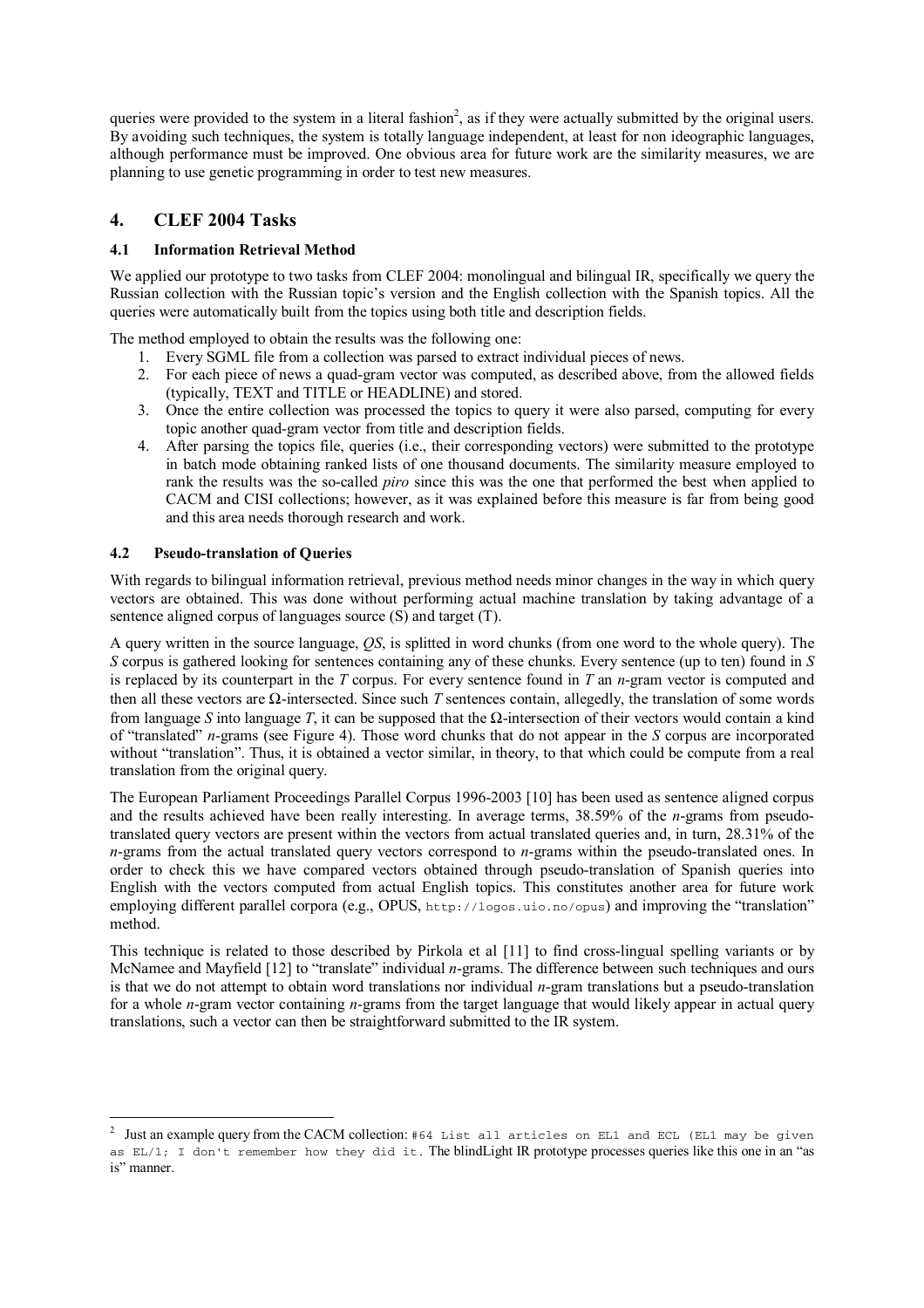#### **Topic 206 written in language S (Spanish)**

Encontrar documentos en los que se habla de las discusiones sobre la reforma de instituciones financieras y, en particular, del Banco Mundial y del FMI durante la cumbre de los G7 que se celebró en Halifax en 1995.

#### **Some sentences from corpus S (Europarl Spanish)**

- (1315) …mantiene excelentes relaciones con las instituciones financieras internacionales.
- (5865) …el fortalecimiento de las instituciones financieras internacionales...
- (6145) La Comisión deberá estudiar un mecanismo transparente para que las instituciones financieras europeas...

#### **Counterpart sentences from corpus T (Europarl English)**

- (1315) …has excellent relationships with the international financial institutions..
- (5865) …strengthening international financial institutions...
- (5116) The Commission will have to look at a transparent mechanism so that the European financial institutions...

#### **Pseudo-translated query vector (**Ω**-intersection of previous T sentences)**

(al\_i, anci, atio, cial, \_fin, fina, ial\_, inan, \_ins, inst, ions, itut, l\_in, nanc, ncia, nsti, stit, tion, titu, tuti, utio)

Figure 4. Procedure to pseudo-translate a query written originally in a source language (in this case Spanish) onto a vector containing appropriate n-grams from the target language (English in this example). Blanks have been replaced by underscores, just one chunk from the query has been pseudo-translated (shown underlined).

# **5. Results obtained by blindLight IR**

As we said before our group submitted results for just two tasks: monolingual retrieval within Russian collection and bilingual retrieval querying the English collection using Spanish as query language. For the Russian task our prototype returned 72 from 123 relevant documents with an average precision of 0.1433. With regards to the bilingual task we obtained 145 from 375 relevant documents showing an average precision of 0.0644.

Such results are far from being good but we found them kind of encouraging. Firstly, it is our first participation in CLEF. Secondly, although average results are rather poor we can clearly separate classes of topics that obtain good results from other types which perform poorly (e.g., broad queries) showing us a future line of work.

|                                 | Top-5 performing topics (ES-EN)                                                                                           | Top-5 performing topics (RU)                                                                                                                                             |
|---------------------------------|---------------------------------------------------------------------------------------------------------------------------|--------------------------------------------------------------------------------------------------------------------------------------------------------------------------|
| 218<br>248<br>202<br>224<br>205 | Andreotti and the Mafia<br>Macedonia Name Dispute<br>Nick Leeson's Arrest<br>Woman solos Everest<br>Tamil Suicide Attacks | 230<br>Atlantis-Mir Docking<br>Tour de France Winner<br>209<br>210<br>Nobel Peace Prize Candidates<br>211<br>Peru-Ecuador Border Conflict<br>202<br>Nick Leeson's Arrest |
|                                 |                                                                                                                           |                                                                                                                                                                          |
|                                 | Bottom-5 performing topics (ES-EN)                                                                                        | Bottom-5 performing topics (RU)                                                                                                                                          |

Table 1. Top-5 and bottom-5 performing topics for monolingual and bilingual tasks. Top-5 are those with highest precision at 5 documents. Bottom-5 topics are those which do not provide any relevant result; the most relevant documents available within the collection the worst the query. As it can be seen, focused topics related to people, places and/or particular events are the best performers within blindLight IR prototype while broad queries are poorly managed by our system.

# **7. Conclusions and Future Work**

blindLight is a new technique related to classical *n*-gram vector space models to perform several natural language processing tasks. We showed that it is well-suited to extract keyphrases and automatic summaries from single documents [8] in addition to perform language identification and classification of natural languages [9]. At this moment we are testing its applicability to information retrieval since we totally agree with McNamee and Mayfield when they say that "knowledge-light methods can be quite effective" [12]. With regards to this goal, it must be said that partial results are not outstanding but we feel optimistic about this issue since poor performance is mostly constrained to broad topics and focused queries usually achieved reasonable precision.

Three areas require thorough work: (1) Similarity measures between queries and documents must be improved, perhaps with genetic programming. (2) Different parallel corpora should be used to enhance the *n*-gram pseudotranslator employed to perform bilingual IR. And (3) thorough research must be done in order to improve precision when broad topics are submitted to the system.